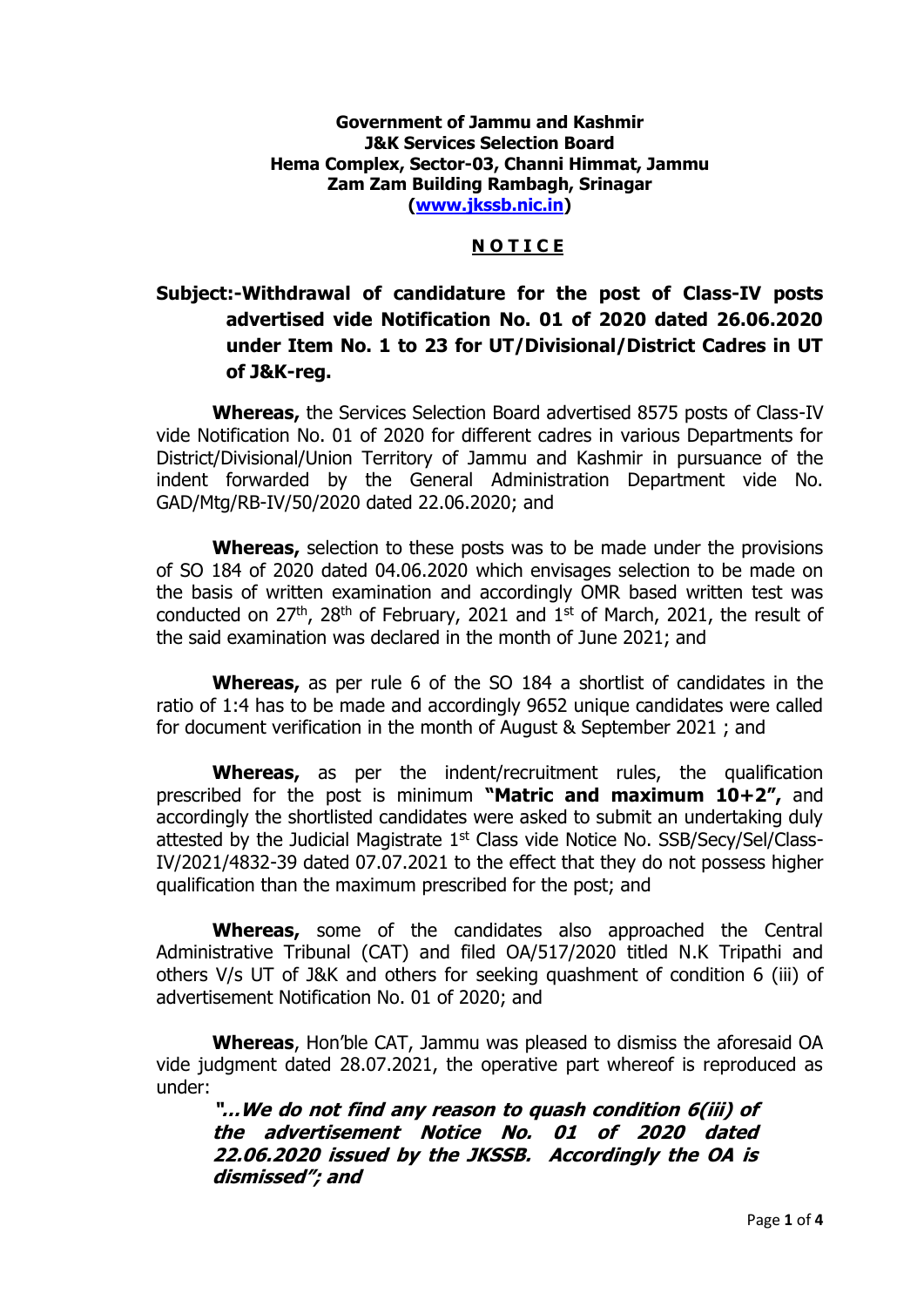**Whereas,** the JKSSB received various representations that a considerable number of shortlisted candidates despite being graduates and above are furnishing wrong affidavits with the intention of getting selected for the Class-IV post; and

**Whereas,** the JKSSB vide Notice No. SSB/Secy/Class-IV/2021/6013-21 dated 08.09.2021 provided the opportunity to all such higher qualified candidates who have applied for Class-IV post to withdraw their candidature voluntarily against the aforesaid post by or before 22.09.2021 failing which the JKSSB shall take necessary action as deemed appropriate under rules; and

**Whereas,** the Board received 153 applications from the candidates who have represented before the Board for their withdrawal of candidature for Class-IV posts: and

**Whereas,** the Jammu and Kashmir Services Selection Board issued a final selection list of 5175 candidates vide this office Notification No. SSB/Secy/Sel/Class-IV/2021/7103-11 dated 18.10.2021 was forwarded to General Administration Department; and

**Whereas,** in order to call the additional candidates for document verification/counselling to fill up the leftover vacancies the JKSSB vide communication No. SSB/Class-IV/Adm/58/2021/7418-21 dated 29.10.2021 requested the General Administration Department to provide advice to the JKSSB for calling of additional candidates for document verification; and

**Whereas,** The General Administration Department vide communication vide communication No. GAD-MTGORBIV/57/2021-09-GAD dated 05.02.2022 conveyed its advice on calling of additional candidates for counselling/document verification which is as under:

"It has been decided in the meetings that in terms of rule 6 (1) of the Jammu and Kashmir Appointment to Class-IV (Special Recruitment Rules, 2020, the Board is required to shortlist the candidates in the ratio of 1:4 of the total advertised vacancies on the basis of aggregate marks. In terms of the aforesaid rules, as against one vacancy in each cadre, four candidates are required to be shortlisted and after evaluating the merit cum preference the candidate has to be considered for that particular cadre only.

As such, I am directed to advise you to go ahead with the selection process qua the unfilled vacancies and short list the candidates in terms of the prescribed ratio under the rules. Further, the unique candidature procedure adopted by the Board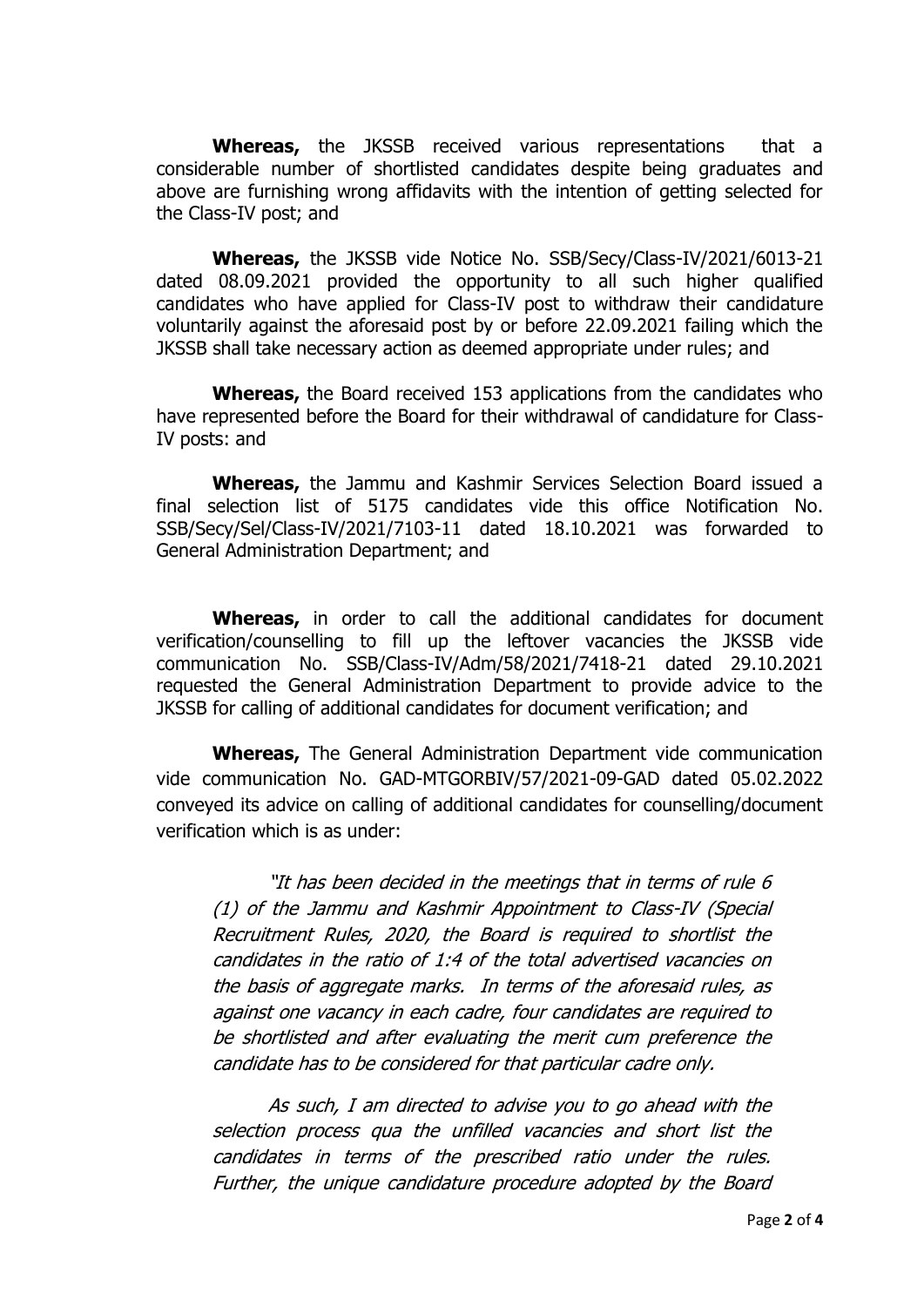needs to be dispensed with and the remaining vacancies may be filled according to the afore-said rule position; and

**Whereas,** on the basis of advice received from the General Administration Department, the JKSSB called additional 14679 candidates for counselling/document verification in  $2<sup>nd</sup>$  phase vide this office Notification No. SSB/Sel/Secy//2022/1230-38 dated 11.02.2022 and the document verification of these candidates was conducted from 17.02.20232 to 24.03.2022 both at Jammu and Srinagar; and

**Whereas,** in order to fill the vacancies earmarked for physically disabled persons, the JKSSB scheduled the document verification of such 987 candidates on 10<sup>th</sup> and 11<sup>th</sup> of March, 2022 vide this office Notification No. SSB/COE/2022/2075-82 dated 03.03.2022; and

**Whereas,** during the document verification and after the completion of document verification the JKSSB received numerous representations with the request that large number of candidates who are called for document verification in the 2nd phase possess the qualification higher than the prescribed for the posts and are submitting false affidavits before the Board.

Now, therefore, in view of the above through the medium of this Notice all such candidates who are graduates before cut-off date and have applied for Class-IV posts and submitted false affidavits before the Board are hereby called upon to withdraw their candidature for the Class-IV posts, within 07 days from the date of issuance of this Notice.

Thereafter, any candidate who is found to have submitted false affidavit and are graduate before the cut-off date i.e 28.08.2020 shall be liable for cancellation of his/her candidature for Class-IV post and debarred from appearing in the future examination against the graduate level posts notified by the JKSSB in future, besides lodging to initiation of criminal proceedings as warranted under law against them.

## **By order**

(Ashok Kumar) JKAS, Controller of Examination, J&K, Services Selection Board Jammu.

No: -SSB/COE/2022 /**4094-98** Dated: - **26.04.2022** Copy to the: -

- 1. Principal Secretary to the Government, General Administration Department Jammu/Srinagar for information.
- 2. Joint Director Information, Jammu/Srinagar with the request that the same may kindly be got published in the local daily newspapers of Jammu and Srinagar for wider publicity.